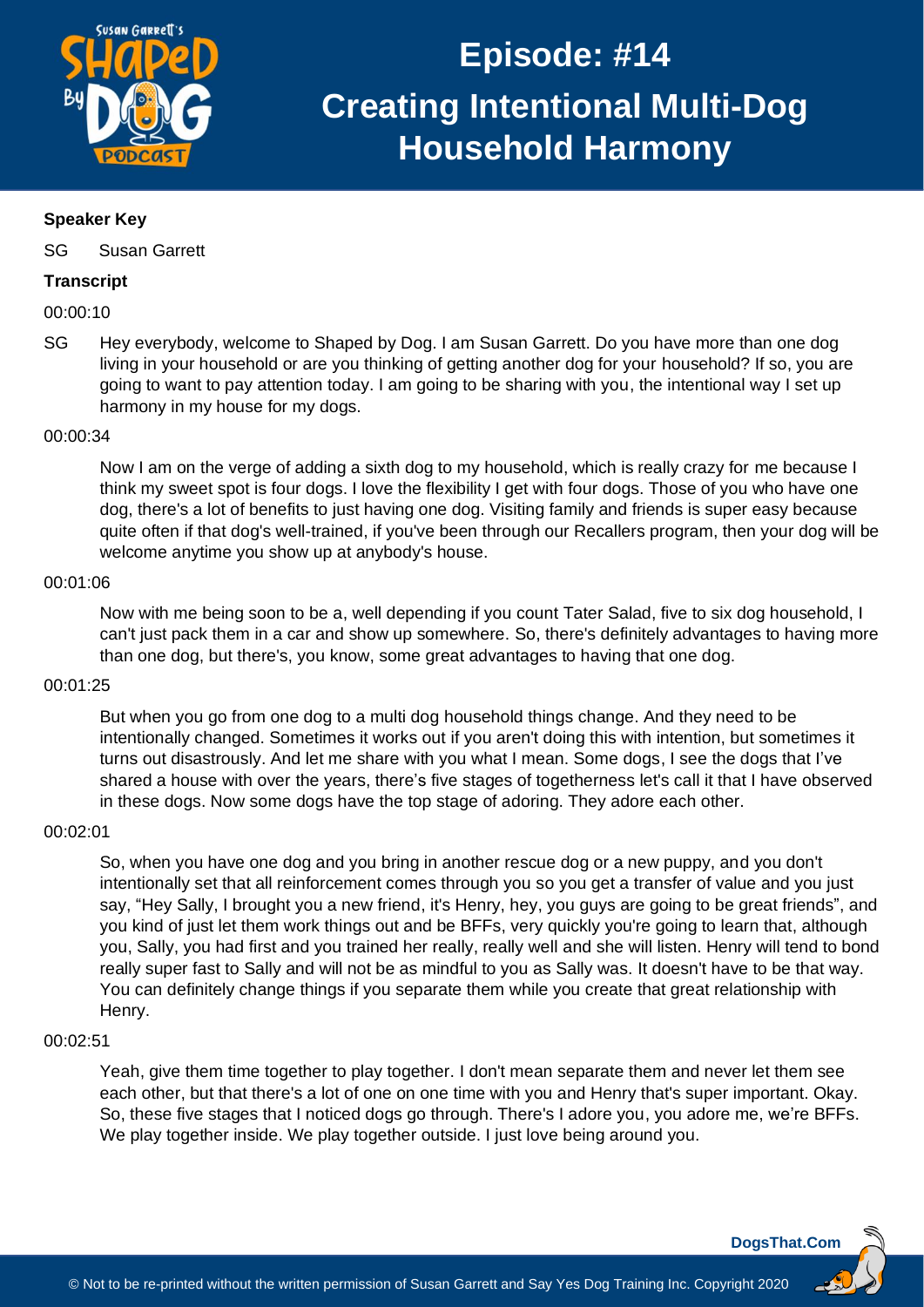

## 00:03:11

Then there's what I call the acknowledge stage where, you know the dogs in my house, I would say they, they go between acknowledge and adore. So, Momentum and Feature sometimes play with each other. Feature and Tater sometimes play with each other. Feature and Swagger, outside play with each other a little bit.

# 00:03:31

But I would say they're more acknowledged. They're like, yeah, hey, you're here, I'll sniff your butt occasionally and you sniff me, and you know, yeah, we're good. They don't want to hang out and play and no one's inviting anybody over for supper, but they acknowledged. So, there's adore, where they play together all the time, they choose to lay with each other. There's acknowledge, where, I mean, I like you, yeah, you're cool.

#### 00:03:54

Then there's tolerate. And that is a stage where, we're not going to have words I put up with you, but my preference is not really to be in the same room as you are in. So maybe if that one dog is in the room I might, I might go to the other end of the room. I don't know. I tolerate the nonsense, but not really my cup of tea. Then the next stage, stage number four is aggravate. That dog aggravates me. And that will be shown by the dog, there's a several signs that I will see in that dog and I'll get to those in a second, that will tell me that I am aggravated by that dog.

#### 00:04:39

And then the top level is I hate this dog. I hate this dog. And that is not a good level to have in any dog, in any household. Because when they absolutely hate that dog, they will try to hurt them if they get a chance. And that's where people separate, they put up a, gates to separate these dogs and more they'll have a muzzle on one dog and this… Here's the thing guys, you can move, you can be intentional as a dog trainer and you can help a dog move from hate to tolerate, possibly, not always but you could. Now if it's a long-rehearsed pattern, possibly not. And possibly you not, it, depending on your relationship with the dog, it may not happen.

#### 00:05:33

I moved my dogs all the time from tolerate to acknowledge. I don't want, I don't want, I want them all to be in the adore or tolerate stage with each other. I'd prefer that they not be in the aggravate stage. Because I just don't think that's fair to my dogs. Now I personally believe that having two dogs live together with separates and baby gates and muzzles is way too stressful.

#### 00:05:59

It's too stressful to each dog who can smell each other in the house and have to always be on edge that, is this the day a barrier is going to be let down and we're going to have world war three? I think it's stressful to you. Did you lock the gate? I'm letting out bimbo don't let that, that dog is, you got the muzzle on? Way too stressful. I think it's actually selfish to live with two dogs in that way. Those dogs could enjoy their lives living in another home. And I think that in fairness to those dogs, they deserve to be in a life of complete relaxation where they have a great life and, as much as there's shame associated with, I couldn't work this out and now I have to rehome a dog, it's really the best thing you could ever do to a dog. Let them have a great life.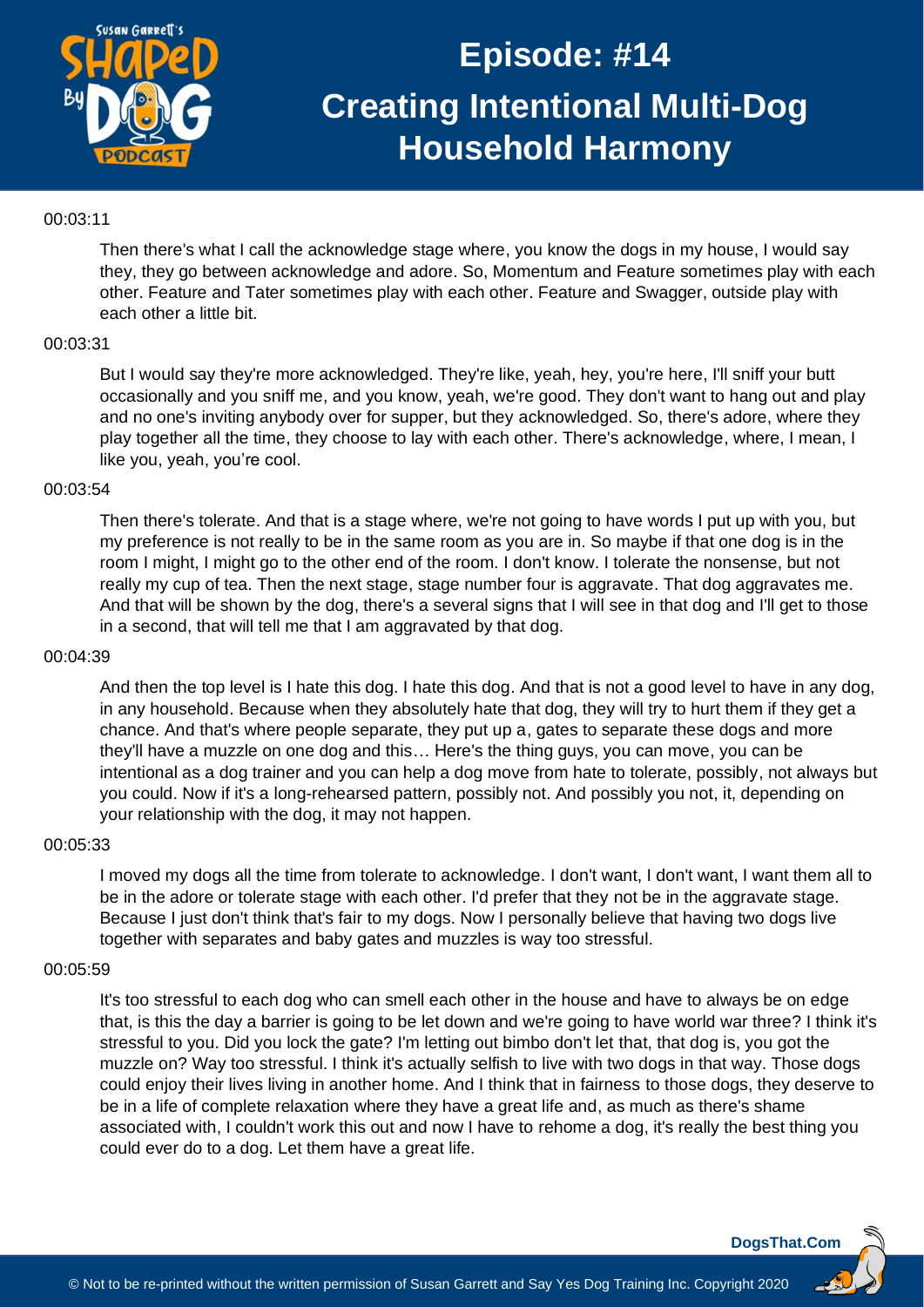

# 00:06:46

All right. So those are the, the stages. And I intentionally set up my life, so that I want my dogs to be in one of the three stages: adore, acknowledge or tolerate is where I really, really would like them to live. And most of the time I would say my dogs are acknowledge, there in the acknowledge stage.

#### 00:07:08

I would, I'm guessing with Feature, she would be at the tolerate stage with Tater. She used to be at the aggravate stage, but she definitely is at the tolerate stage now. And dogs can go between those… And this is Susan Garrett arbitrary scale by the way, this is not a scientific fact. This is just what I've observed with my own dogs. I observed them and I've categorized them so that I can intentionally move them. Because I want them all to get along. I don't want to have a problem. It may be different at different stages of their life. For example, when Momentum's in heat and I have an intact male, they might jump to a door right away and she might jump to aggravate right away.

#### 00:07:48

What I look for, and here's what I want you to be aware of is, if I see another dog get a stiff body when another dog is nearby, give another dog cut eye where they freeze and they just, you know, give them the look through the eye, those are happening before I hear a little, "rrrrrrrrrr", like a little bit of a growl, okay, that was a wimpy growl. But if I hear growling, those three signs to me are a dog saying, "yo mom, he's bugging me, I'm uncomfortable with this, I need you to acknowledge it". And so, Susan is on it. Susan then says, okay, I need to develop some reinforcement to get these guys on the, I call it the togetherness project. And I get intentional about building value for spending time together with those dogs. I need to move them to tolerate.

#### 00:08:50

Alright. Now I might have a dog who's at the aggregate stage around mealtime. I'll just work on that. If you ignore or just aren't present to the growling, cut eye and stiff body, it would make, go to snarking. And what I call snarking is when that dog goes by, the other dog might bite in their face and then leave the room. That's snarking. If you just go, Oh, well I don't know what's bothering him today, and you move on and don't acknowledge that, after a couple of weeks of snarking you might get to jumping. I'm going to jump yah. And jumping often leads to fight without bite. That is, it sounds bad, somebody is talking about their mother and their army boots.

#### 00:09:36

And when you, they finally just break it up. There might not even be a saliva trail on anybody. There's no holes, it's a fight without a bite. Somebody got jumped. All right. If you don't do anything about jumping, you're going to move into a dog fight. Dog fight moves into bloodbath. Now you have dogs who hate each other.

#### 00:09:55

That could have been prevented if you'd known it, possibly. I'm not saying in all cases, it could have been. I'm just saying I've lived in houses with three intact Jack Russell terriers and dogs, rescue dogs coming and going, and I just set it up intentionally that I acknowledge, and we moved to togetherness project. I believe part of why I get dogs getting along is because of the rules that I have in my house.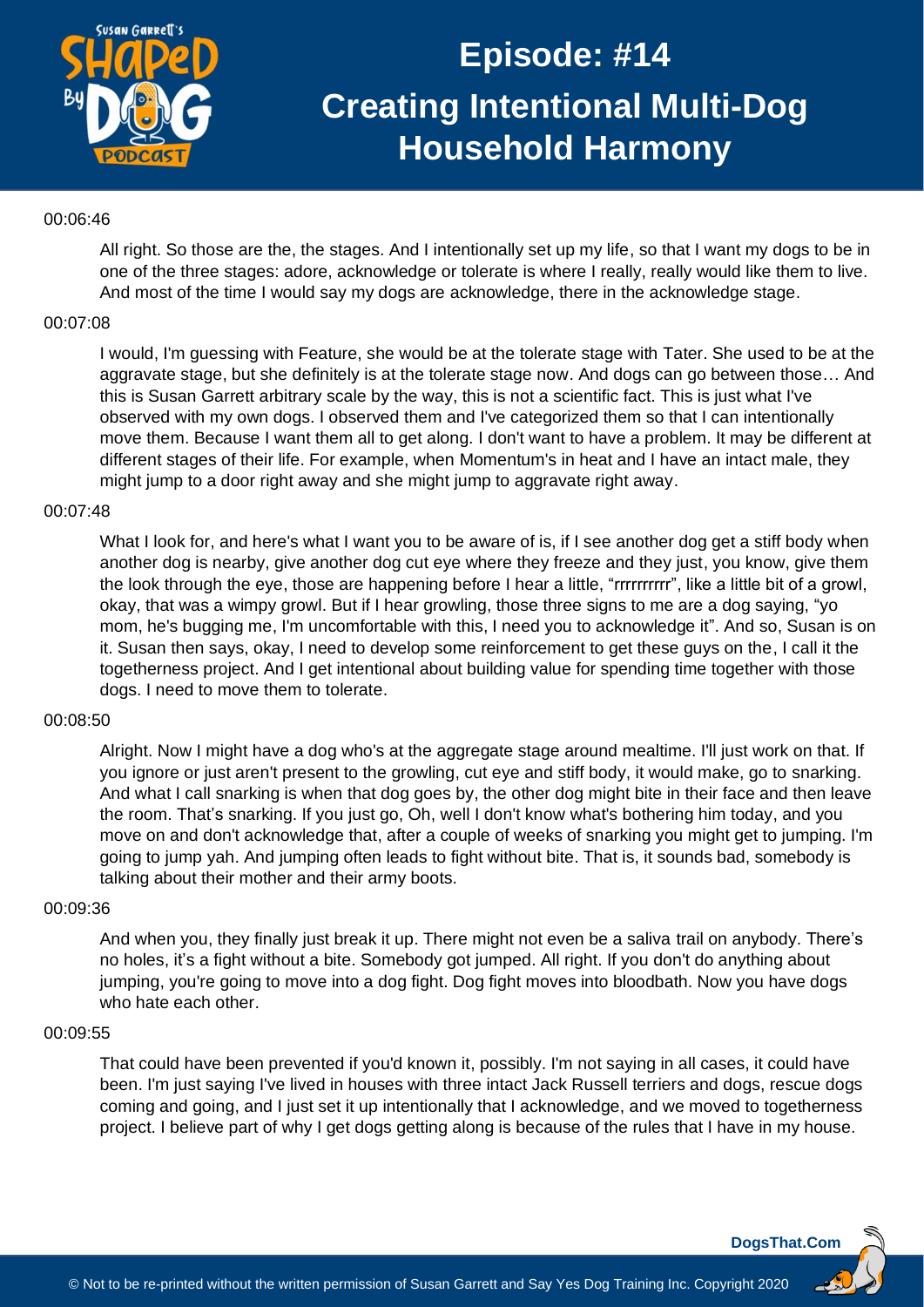

## 00:10:24

You can choose to adopt some or all, but I believe this is what helps having this house be in harmony. Number one, if there's value given out, it comes through me. So if I bring a puppy into the house and my adult dog adores a pup, then when the puppy, the puppy gets sent to get to play with that dog and then I'll call them out and they play with me a little bit and then show me a control position. The value of playing with your friend comes through me and the permission I give you. So, then you look, I, I get to carry that value. I start to get some of that value. That's what I'm looking for. In these rules of the house, it's all about where's the value and how can I transfer it to me.

#### 00:11:09

All of my dogs sit before they go out the door and I don't tell them to, I just put my hand on the door, and they sit. That comes through crate games. That shows control at the threshold. What they want is to go outside, value through me. This isn't about dominance, this isn't me about being an alpha, this is me trying to create some value through me. And it's also safety. Because if I have, I currently I have a 16-and-a-half-year-old dog who's, you know, the pins aren't so good underneath her anymore.

# 00:11:38

So, if I just opened the door and all the dogs go busting through, Tater Salad's, you know, rambunctious 50-pound body could pin her up against the side of the door and she could get hurt. So, we have control at thresholds, always, all dogs, all stages of life, they all have control at threshold. I don't make Encore sit because she [inaudible]. So, as a 16-and-a-half-year-old dog, she doesn't have to sit, but she still waits to be invited to go outside.

#### 00:12:07

Okay. Next, no dogs sleep on my bed. Therefore, nobody has to say I get to sleep near mom. No, I get to sleep with your mom. No, that's my spot. No, don't you get my spot? It's my spot. I was here first. None of that. So, I've got dog beds all over this house. I have probably like eight times the number of dog beds as I do dogs. Lots of places for people to sleep. No dogs are allowed on the furniture. Not, they're not allowed on the couch unless I invite them. They love snuggling with me, but they get invited. Transfer value for what you want.

#### 00:12:39

Mealtime. Everybody has a hot zone. That's a spot where you belong. And you stayed, you get, you know, I might throw the odd tidbit especially if I'm seeing somebody moving to a, from an acknowledgement to a tolerance stage with another dog, I might make a point of giving out really good treats while people are in their hot zone, people, I mean my four legged people, right? You get that. That's how I roll. I'll give them a food while they're waiting for me, but to prepare the food I give them treats. Slowest eater eats first. I give him his bowl and then I mix up everybody else's bowl. Swagger's always been the slowest eater. I think it's a function of being a Singleton.

#### 00:13:17

And then everybody gets their food and their, wherever, they're not locked in a crate, they're all in this area, but in their hot zone when they're eating and then when they're done, they can lick each other's bowl I'm okay with that. However, if I'm going to, I might take a bowl, maybe somebody left a little bit of food, hot chances, likely Swagger, if it, if it was, and then I will have everybody sit. And I'll call a name and you get a slurp and you get a slurp and you get a slurp. So, there's nobody needing to get puffy and muscle up, I get the first, I get to eat the bowl first.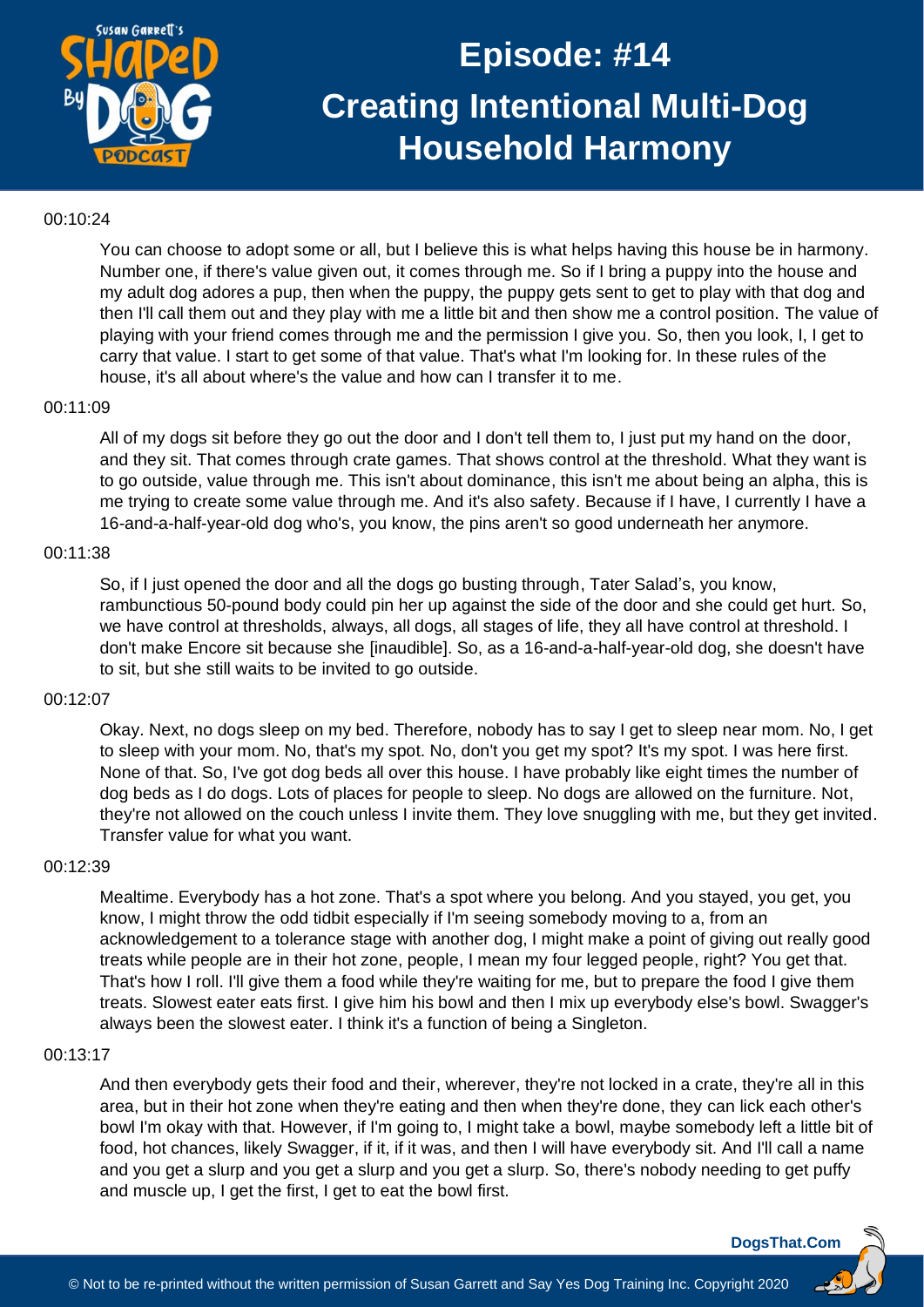

## 00:13:48

No. You know what, value goes through me. I give everyone a slurp, don't worry about it, it's chill, everyone's going to get it. There's, also some things that I do when I, when I go out in the garden or something, you know, I have a big house and people, dogs can go where they want. I'm going to leave the house for an extended period of time, I'm going to separate dogs that are in the tolerate phase, right. I'm always going to separate my geriatric dog from the rambunctious ones. I don't really crate anybody anymore. But I will separate, like I have a baby gate where I'll put some dogs in one area and I'll put other dogs in another area. I just think that's smart.

#### 00:14:28

And if you want have dogs that just tolerate each other, put them in different rooms when you go out. Why ask for somebody to step on somebody's toes when you're not around. Also, calm arrivals and departures. I don't say anything in his walk in, and I ignore them for the first little while. And then I talked to them a few minutes later.

#### 00:14:46

There's a few key things that can disrupt harmony. Getting a new dog, a new puppy, a new rescue dog, uh, inviting, like I, I have friends who I babysit their dogs for a few days, that could create some disruption. So, we'll go back into the togetherness project, building value for dogs and hot zones. Door eruptions, right? Let's see, the UPS driver comes knocking on the door. That's a good time when you know, somebody's terrier could say somebody, something about somebody's mother and it could go bad.

#### 00:15:15

But it doesn't if everyone has a role, when somebody knocks on my door or rings a bell, everyone knows where they should be. Nobody's at the door frantically barking. They can be barking, I mean my dogs aren't perfect, but they need to be in their hot zone when they're barking. So, fear is another area where there could be some interactions. Because if one dog's like afraid of thunder and they're really quivering, the other dogs could show that as a sign of weakness and beat them up. So, make sure your thunder robot dog is separated. Health, a dog with a thyroid problem might all of a sudden jumped from adore to aggravate right away. A dog in pain, they're going to jump from adore or acknowledge to aggravate.

#### 00:15:55

So, don't be too quick to rule out health as a reason for a dog, suddenly not getting along with another dog. And age, right? So, a dog, an adolescent that kind of is playing with their hormones, they might feel all puffy and they need to tell everybody about how the lay of the land is going to be. It doesn't have to happen. I just step in and make sure the value comes through me. I got this. Nobody else has to, you know, to show their stripes.

#### 00:16:21

It's all about living here in harmony. Also, geriatrics. What I've noticed is if an older dog who has kind of been the ringleader of the dogs, is getting older, that may cause somebody who used to get along great to suddenly not get along great.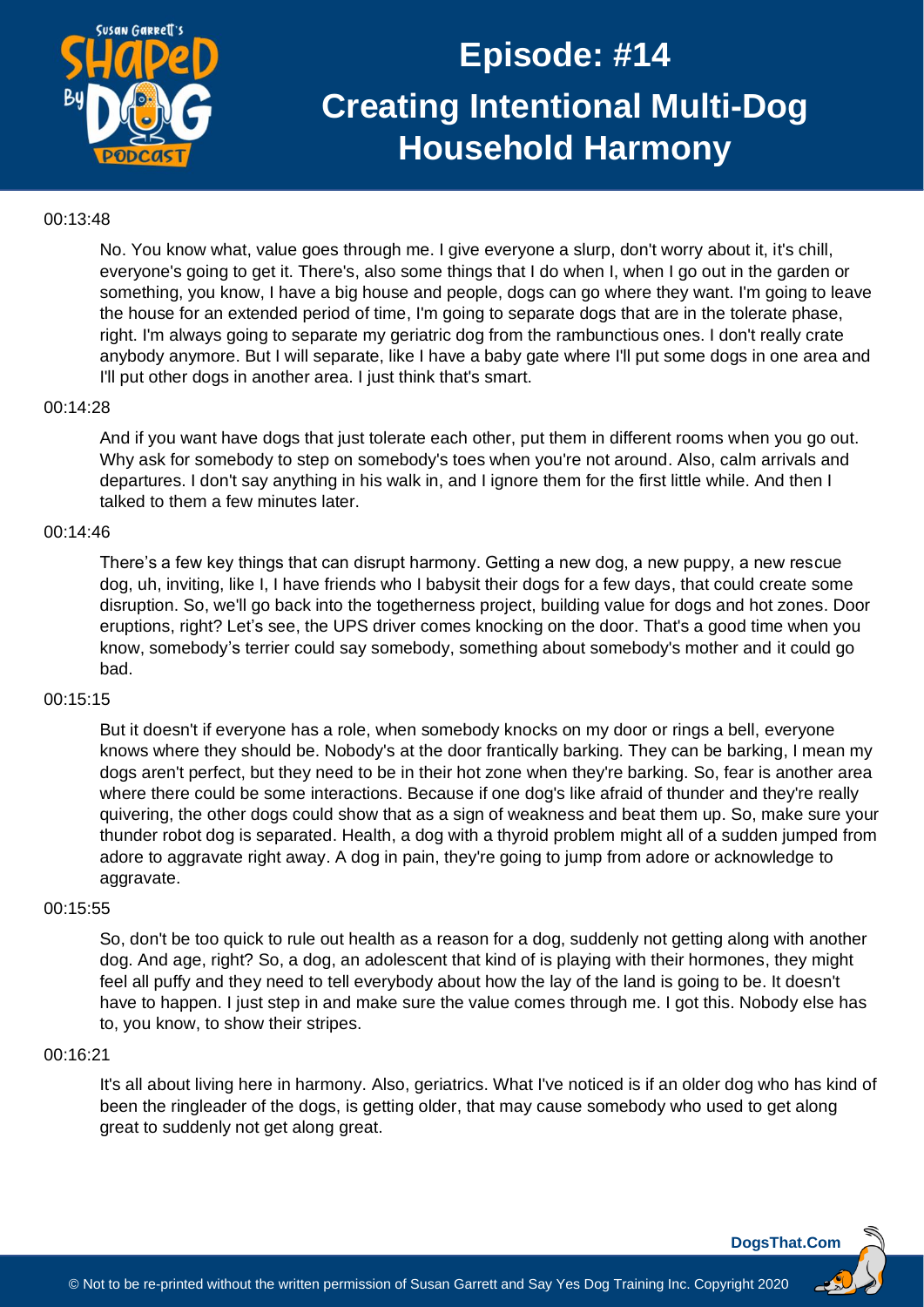

## 00:16:36

So, I have rules in how dogs are allowed to play in the house. You know, things like when I was a single dog household, I didn't care if my guests came over and played fetch with my dog. But not today. No, you're not throwing a toy for a dog, one of my dogs when I've got five others who say, I think I'd like to get that toy.

### 00:16:58

I'll talk more about some of the rules that I have inside the house and outside the house and how I make sure I engage all of my dogs throughout the day and how I train in a multi dog household. All that I'll cover in an upcoming episode of Shaped by Dog.

#### 00:17:17

But hey, if you're enjoying these podcasts, I would love it if you shared them with your dog loving friends and family. And I'd also really love it if you would give me a star review. I am not going to tell you which one of the, from one to five, but if you would hit the one that rhymes with hive, that would be awesome. And also subscribe so you won't miss the next episode of Shaped by Dog. I'll see you next time.

### **Resources**

[Blog Post: Second Dog Syndrome](https://susangarrettdogagility.com/2010/02/second-dog-syndrome/) [Crate Games Online](https://get.crategames.com/) [Blog Post: All About Dogs Sleeping in the Bedroom](https://susangarrettdogagility.com/2020/03/dogs-sleeping-in-the-bedroom/)